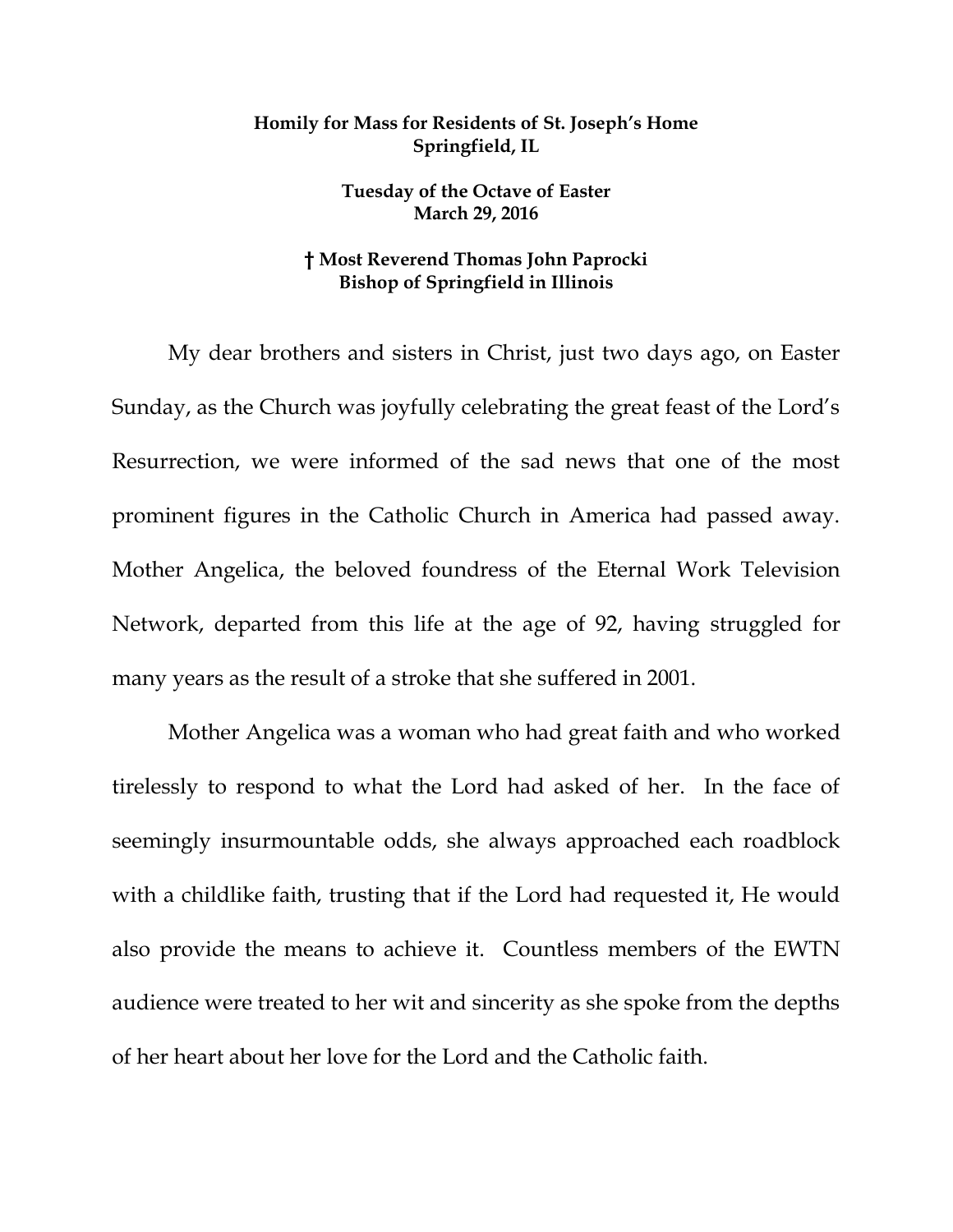We see in Mother Angelica a wonderful example of somebody who was a witness to the Resurrection, both in life, and now in death. As we listen to various accounts surrounding the Resurrection in our readings this week, we have many examples of what being a witness to the Resurrection looks like. In the case of Mary Magdalene, we hear of the new sense of purpose that she gains after encountering the risen Lord. She goes from weeping in sorrow at the loss of Christ to joyfully announcing the Good News to the disciples. In the Acts of the Apostles, we hear of the boldness of the apostles, those men who, at the time of the Passion, fled in fear. They are new men, transformed from their encounter with their risen Savior and strengthened through the gift of His Spirit that He sent upon them on the day of Pentecost.

While much attention is given to the active works undertaken by those witnesses to the Resurrection, works that would continue to announce to the Lord the message of the victory of sin over death, they are not the only ways in which to be a witness to the Resurrection. We witness to the Resurrection any time we let our faith in Jesus Christ guide our thoughts, words, and actions. This witness can be lived in extraordinary ways, as in the case of the Apostles, Mother Angelica, and many other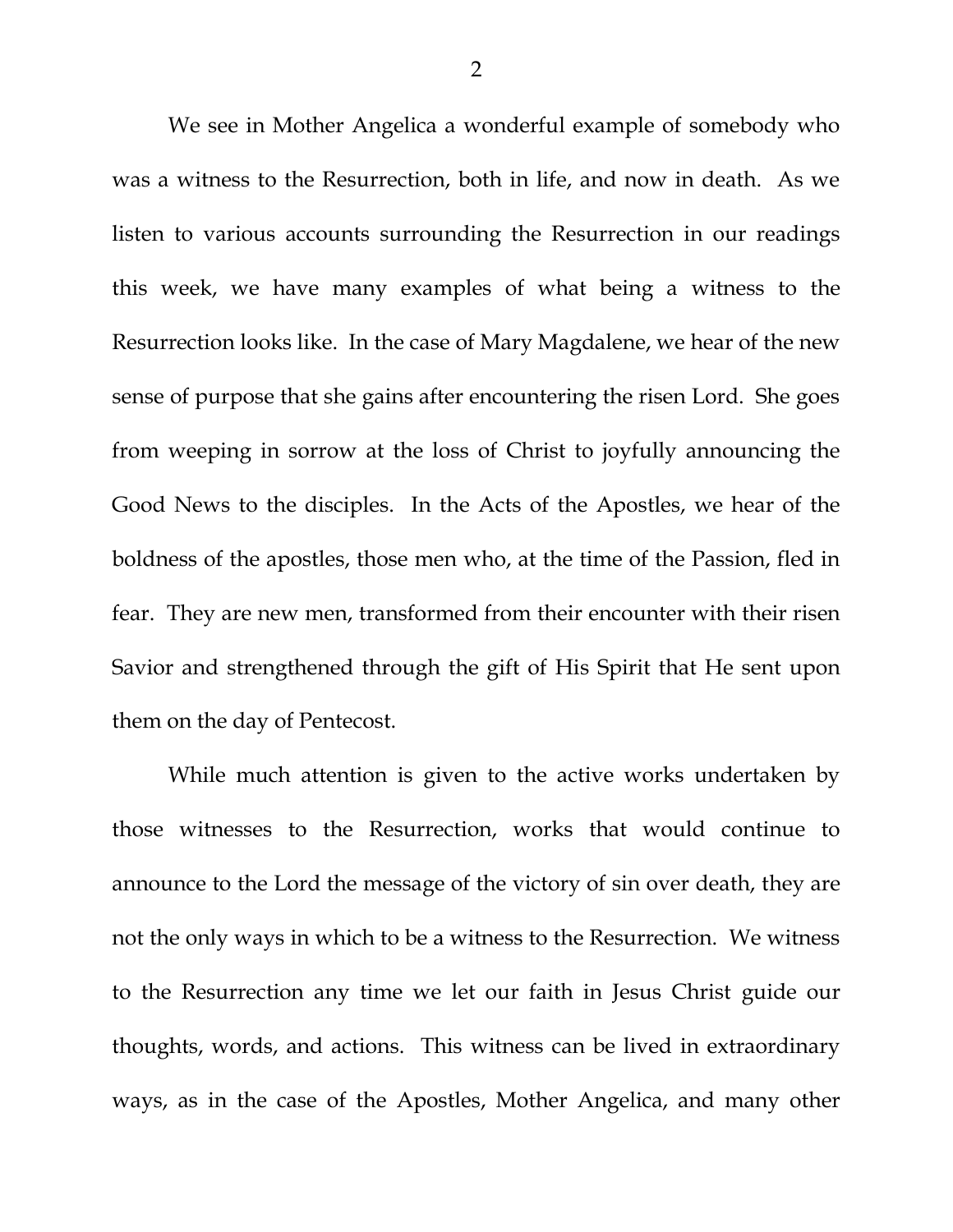saints. But those remarkable events are just scratching the surface of lives lived totally dedicated to following Jesus. Less visible, but not less significant, are the many quiet ways in which the faithful live their faith in the Resurrection on a daily basis, especially when the road before them is uncertain and filled with suffering.

In his Apostolic Letter *Salvifici Doloris* (On the Christian Meaning of Human Suffering), Pope Saint John Paul II wrote:

Christ does not answer directly and he does not answer in the abstract this human questioning about the meaning of suffering. Man hears Christ's saving answer as he himself gradually becomes a sharer in the sufferings of Christ. The answer that comes through this sharing, by way of the interior encounter with the Master, is in itself something more than the mere abstract answer to the question about the meaning of suffering. For it is above all a call. It is a vocation. Christ does not explain in the abstract the reasons for suffering, but before all else he says: "Follow me!" Come! Take part through your suffering in this work of saving the world, a salvation achieved through my suffering, through my cross. Gradually, as the individual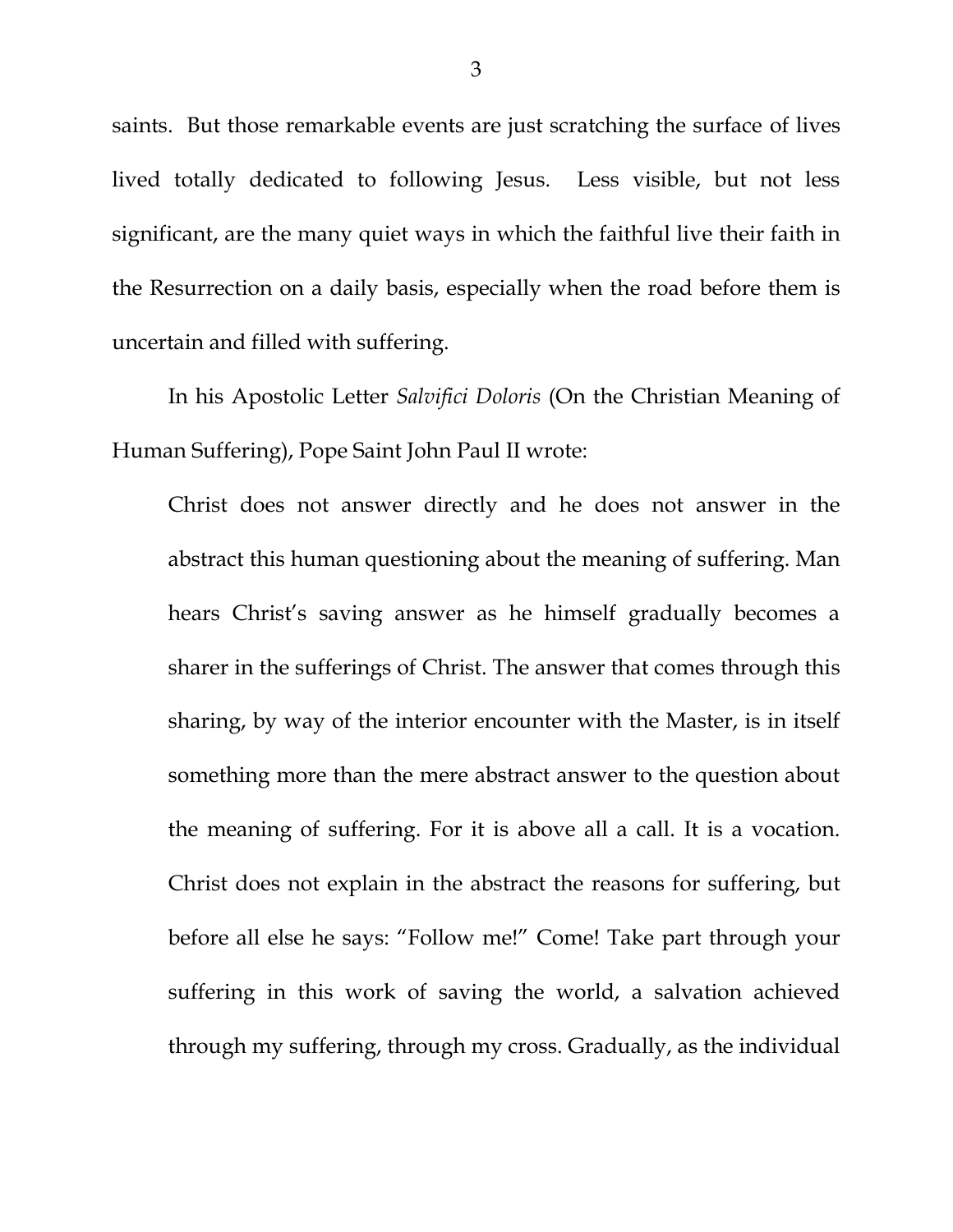takes up his cross, spiritually uniting himself to the cross of Christ, the salvific meaning of suffering is revealed before him.<sup>1</sup>

It is a faith firmly rooted in the Resurrection that allows one to witness when in such a situation. We profess in the Creed our belief in the Resurrection of the Body – not just that of Christ, but ours as well! Our Catholic belief that our bodies will be raised up in glory on the last day is the reason why the Catholic Church discourages cremation of the dead. We honor the bodies of the dead with Christian burial in the expectation that they will be raised up in glorified form to live forever with Christ in His heavenly kingdom. Because of this belief, we know that any sufferings we face here are only temporary. We also believe that our sufferings are not without meaning, for when they are united with those of Christ, they become a powerful means for good in the Church.

It is from that viewpoint that we can look to those final years of the life of Mother Angelica as being a particularly powerful expression of her being a witness to the Resurrection. Mother Dolores Marie, the abbess of the community where Mother Angelica lived, offered an insightful reflection on the important role that the final years of her life have had on her spiritual legacy: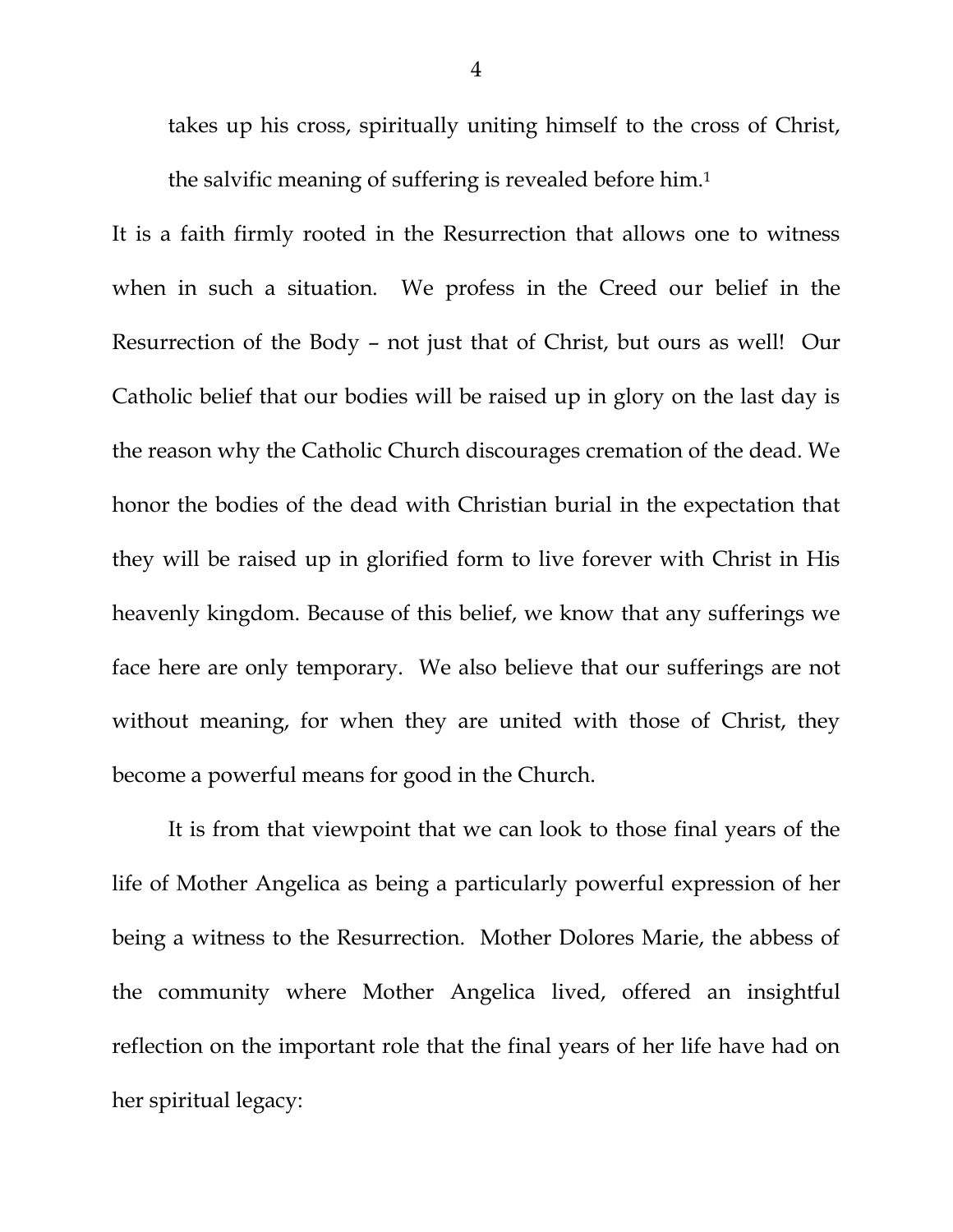When Mother first had her stroke [in 2001], a lot of people said what a shame because she was a voice of the Catholic faith and for the truth…But faith tells us that all these 14 years were not wasted at all. Probably her most profound work has gone on in this time, in her silence and suffering. I believe that to be true. Our Lord gave her this time to be truly cloistered in her bed and have that time of deep prayer and intercession and suffering as an offering for the Church and for the world, for our order, for the network, for many things. And ultimately for souls. We won't know until eternity the value of these past years.<sup>2</sup>

I invite each of you to consider how this time that you have here, surrounded by the wonderful gift of our Catholic faith, is a time during which you still have much to offer in being true witnesses to the Resurrection. Your prayers and sacrifices can have a profound impact on your fellow residents, your families, your parishes, our diocese, our county and the Universal Church. Our faith in the transforming power of Christ's Death and Resurrection assures us that these offerings can and will bear great fruit for the good of souls.